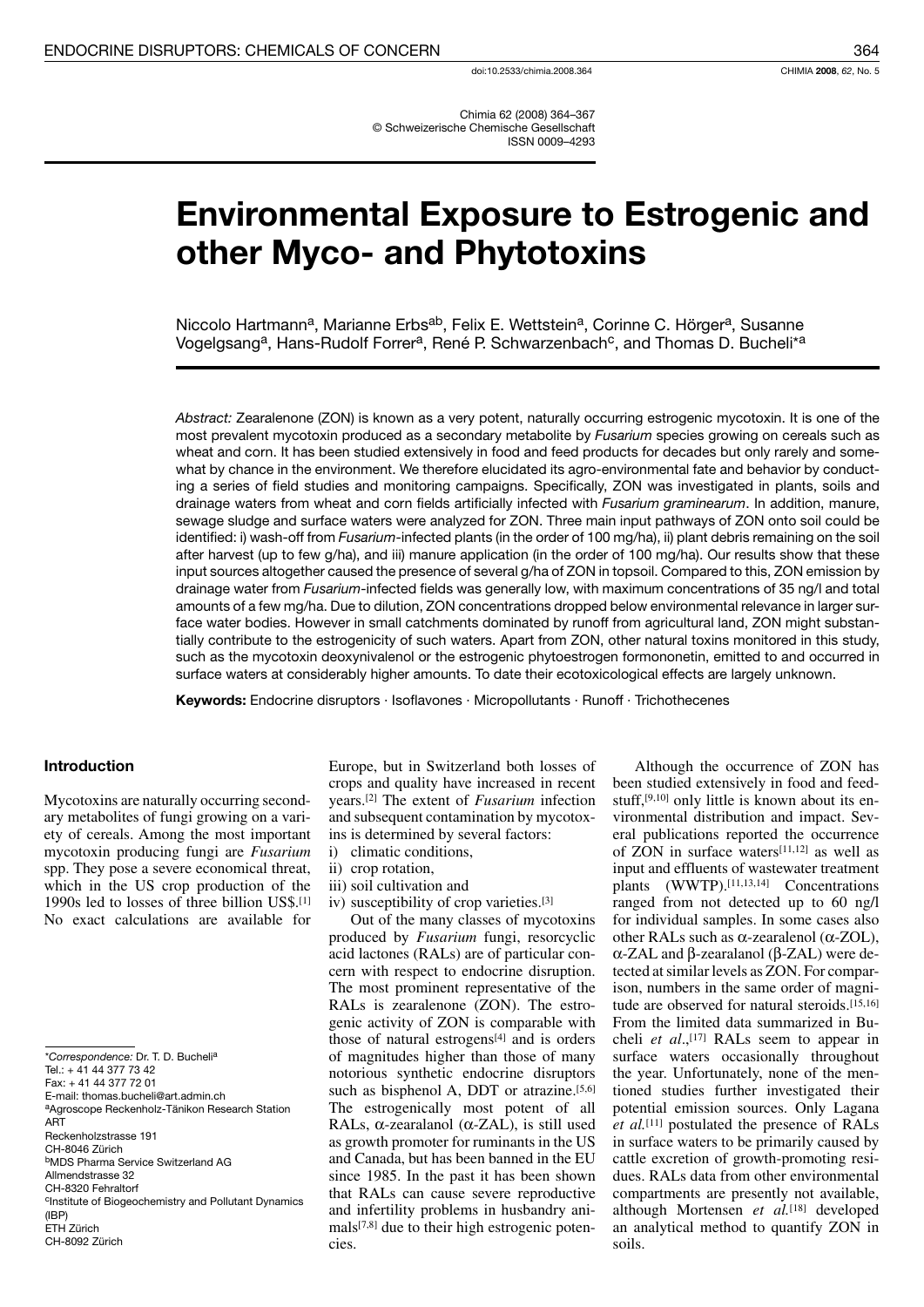The goal of this work was to elucidate the environmental distribution of ZON. Thereby, our main focus was on the input from small grain cereal and corn production as this is where mycotoxins are initially produced and known to occur. To our knowledge, this is the first time the occurrence of ZON and its metabolites were investigated in such detail, and with a view to relate their presence in the environment to possible sources.

Furthermore we reveal that ZON stands as an example for a wider range of naturally occurring toxins. Given the diversity of agricultural production systems, many other compounds, e.g. other mycotoxins like deoxynivalenol (DON), or phytoestrogens such as the isoflavones exhibit the potential to enter the environment. In particular, we argue that natural toxins of this kind should be considered as aquatic micropollutants.[19,20]

# **Experimental**

To elucidate the pathways of RALs into the environment, we developed analytical methods for aqueous (drainage water, river water, WWTP effluent)<sup>[21]</sup> and solid phases (soil, manure, sewage sludge, plant materials).<sup>[22]</sup> Using adequate extraction and concentrations steps, ZON,  $\alpha$ -ZOL,  $β$ -zearalenol, α-ZAL,  $β$ -ZAL and zearalanone could be detected by LC-MS/MS in the low ng/l and ng/g range for aqueous and solid matrices, respectively.

Several complementary approaches were chosen to study the environmental distribution of ZON. First, we investigated the presence of ZON in plants and soil of wheatand cornfields infected with a mixture of RALs producing Fusarium graminearum isolates, as well as its emission *via* drainage water. This field site is briefly described in Hartmann et al.,<sup>[21]</sup> Erbs et al.<sup>[23]</sup> and Bucheli et al.<sup>[20]</sup> A more detailed description will be published elsewhere.<sup>[24]</sup> Secondly, we assessed the ZON input manure application by analyzing a range of manure samples from the Swiss soil monitoring network (NABO). Additional information about manure application practice allowed calculations of potential annual ZON loads<sup>[22]</sup> entering agricultural land. Third, ZON was monitored in digested sewage sludge, which integrated hydrophobic micropollutants from the respective WWTP catchments. Digested sludge samples were gathered from the existing monitoring network named Observation of the Metabolism of the Anthroposphere (SEA)<sup>[25]</sup> and further selected WWTPs. In addition, certain wastewater samples were also analyzed. Detailed information about catchment area characteristics (rural, urban, separated or mixed sewer systems, etc.) of each WWTP

facilitated the apportionment of ZON input sources.<sup>[22]</sup> Fourth, surface water samples were gathered from two existing monitoring networks a) Office for Waste, Water, Energy, and Air of the Canton of Zürich (AWEL) and b) National Long-Term Surveillance of Swiss Rivers of the Swiss government (NADUF).<sup>[20,24]</sup> Sampling stations were chosen based on their orographically cumulated ratio of winter wheat area within their catchment to water discharge. [17,20] Finally, air was sampled by a high volume air sampler before and during harvest time at the field site to monitor possible ZON emissions via airborne soil- and plant particles.

Other natural toxins suspected to act as aquatic micropollutants were included in the above described studies at certain times. Specifically, DON, the estrogenic isoflavones formononetin (FOR), biochanin A, daidzein, genistein, equol, as well as coumestrol were quantified in drainage and surface waters over the period of their main production in spring and summer of 2007, using the analytical method described in Bucheli et al.<sup>[20]</sup> and Erbs et al.<sup>[23]</sup>

## **Results and Discussion**

The Fig. illustrates in a simplified manner the probable environmental and urban distribution of RALs as suggested by the results of our studies. Pathways and compartments of food and feed production have already been thoroughly investigated<sup>[26]</sup> and are basically understood. Therefore, they were not a part of this study. All samples gathered were analyzed for all RALs, but only ZON was detected regularly, Hence, the following discussion will be limited to ZON.

# Input of ZON into the Terrestrial **Environment**

We investigated two potentially main input pathways of ZON into agricultural soils, *i.e.* wash-off from the plant before harvest or from plant debris remaining on the soil after harvest, and manure application (Fig.). During heavy rain events water puddles containing ZON in concentrations of several hundred ng/l<sup>[24]</sup> were formed on the wheat field. Since these puddles occurred before harvest at a time where the plants were severely infected by Fusarium *graminearum* it is reasonable to assume that the quantified ZON was washed off the wheat plant directly by rainwater. Assuming a rain event of 30 mm and a ZON concentration of 250 ng/l in the puddle water, around 75 mg/ha ZON would have reached the soil surface. Based on two to four such rain events during the period where wheat plants were heavily infested by *Fusarium graminearum*, this translates to 150 and 300 mg ZON per ha. Direct wash off from Fusarium-infested corn plants also takes place, but was not specifically investigated. The very high ZON concentrations ranging from 0.1 to 17  $\mu$ g/g dry weight (dw) quantified here in several wheat and corn plant organs<sup>[24]</sup> suggest that *Fusarium*-infested plant debris remaining on the field after harvest constitutes the more significant input source. During 1999 to 2005 Swiss feedstuff contained ZON levels of  $50-100$  ng/g dw in  $0-30\%$  and  $10-35\%$  of the wheat and corn samples, respectively.<sup>[27]</sup> Highest levels exceeded 400 ng/g dw which is within the observed levels in our field study. For other countries, levels up to 10  $\mu$ g/g dw were reported in cereal grains and animal feed.<sup>[28]</sup> Although concentrations varied



Fig. Suggested environmental distribution of RALs: Red colored pathways and compartments: investigated (thickness of red lines reflects the relative importance); Red dotted lines: investigated, ZON transfer does not occur; Green: not investigated because well investigated and understood; Blue: not investigated in this study.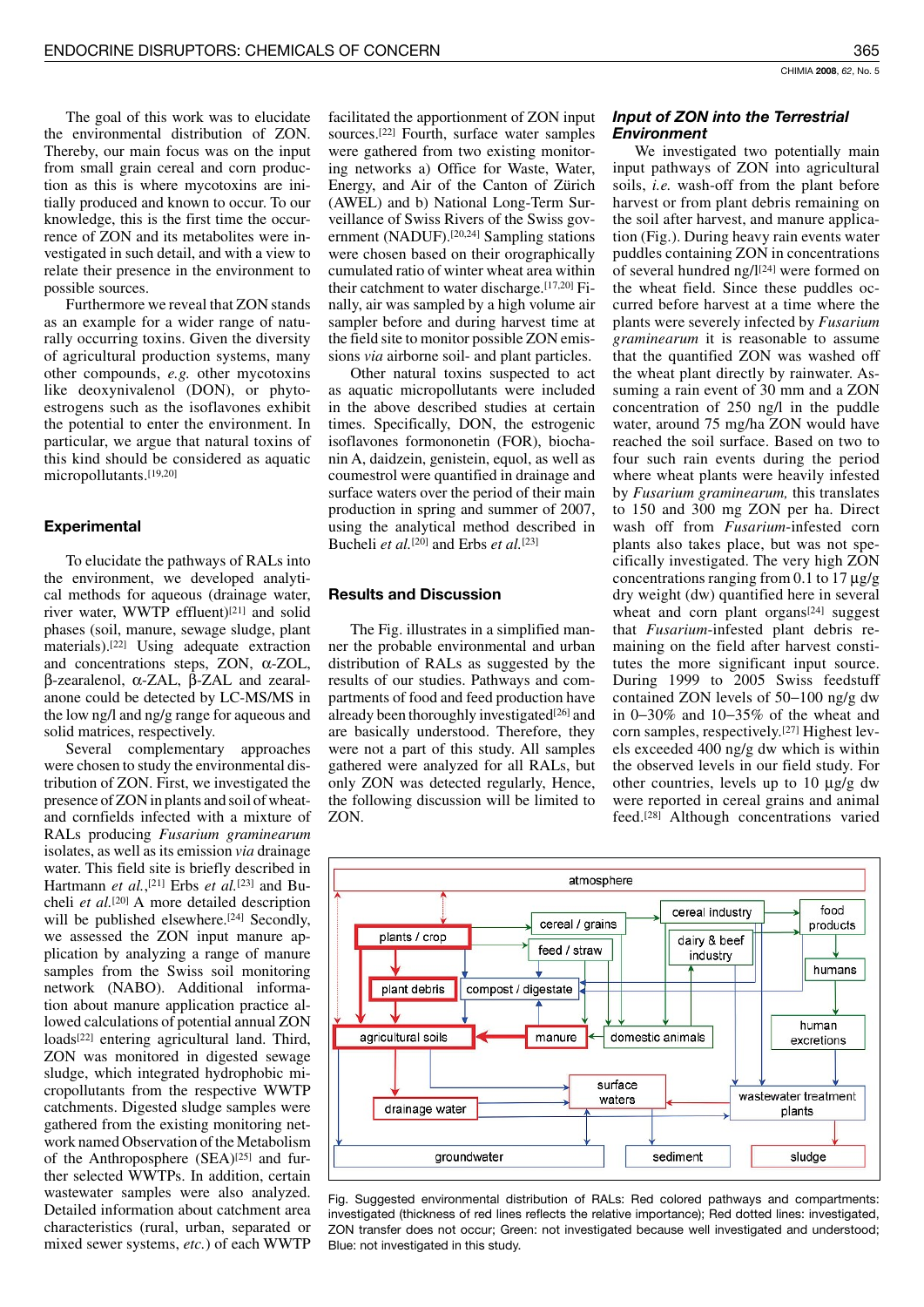strongly between plant organs, up to 15 g of ZON per hectare may be accommodated by straw on the soil surface after harvest.<sup>[24]</sup> Please note that the actual amount of ZON deposited on soil in this way depends very much on the agricultural practice.

At the same time, we detected ZON concentrations in the topsoil  $(0-10 \text{ cm})$  up to 4 ng/g dw, corresponding to almost 6 g/ ha. Unfortunately very little is known about the fate of ZON in soils. A recent study estimated a half-life time for ZON in Danish soils of 6-11 days, but did not differentiate between degradation and sequestration processes.<sup>[29]</sup> Results from our own soil sorption experiments revealed considerable overall sorption coefficients  $(K_d)$  of 132-223 l/kg, with organic carbon as the dominating solid phase fraction  $(K_{oc} =$ 3318  $1/kg<sub>oc</sub>$ ). Since the ZON concentrations reported in this study reflect a worst case situation in terms of Fusarium infection they may be inappropriate for up-scaling. However, they still represent realistic local scenarios where ZON amounts in this order of magnitude may occur.

Frequent presence of ZON in feedstuff (see above) lead to the excretion of substantial fractions of ZON in manure by husbandry animals,<sup>[30]</sup> and becomes therefore another possibly relevant input source of ZON. Concentrations in manure samples were between 7–330 μg/kg dw corresponding to  $50-150$  mg/ha ZON reaching agricultural soils via manure application annually.<sup>[22]</sup> In comparison,  $17\beta$ -estradiol concentrations in swine and cattle manure varied between 100 and 1215 µg/kg dw<sup>[31]</sup> and 0.8 and 30  $\mu$ g/kg wet weight.<sup>[32]</sup> These ZON loads are in the same range as those washed off from Fusarium infested cereals by rain (see above).

Although not investigated within the current project, the application of compost and digestate used as soil improver and fertilizer should be kept in mind as another potential input source of ZON (and other mycotoxins) to soil, because contaminated straw and residues from cereal processing may be used as input material. Estimates based on average to high concentrations of ZON in these products, the assumption of the chemical stability of ZON during processing, and a standard fertilization of 70 kg  $P_2O_5$  per hectare in the form of compost or digestate application, lead to a ZON load that could be comparable to those described above for other soil input pathways.[33]

We did not detect ZON in any air samples sampled at our field site, not even those covering the critical time of harvest during which a lot of dust was generated. Hence, outdoor occupational exposure with mycotoxins is probably less a problem compared with indoor workplaces on farms or other grain production sites.[34,35]

# **Estrogenic and Other Mycotoxins** and Phytoestrogens as Aquatic **Micropollutants**

We investigated the emission of ZON via drainage water from *Fusarium*-infested wheat and corn fields to assess its relative importance in comparison with other endocrine disrupting chemicals in surface waters.<sup>[36]</sup> A detailed presentation and discussion of this emission study will be published elsewhere.<sup>[24]</sup> Here, we focus on a limited period of time from our three-year study. From July to August 2007, the ZON concentrations in drainage water were on average 3 ng/l with a maximum of 35 ng/l (Table) and the total ZON load emitted from the field site was 3 mg<sup>[21,24]</sup> during that period of time. Compared to the 15 g initially present on the field (see above), the fraction emitted via drainage water constituted only  $0.02\%$ .

Micropollutants such as  $17\beta$ -estradiol<sup>[39]</sup> and sulfonamide antibiotics[40] were reported to emit from manure treated fields during rain events. It is reasonable to assume that this process takes place for ZON as well, since the aqueous solubilities of ZON and  $17\beta$ -estradiol are comparable.<sup>[17]</sup>

In contrast to recent reports, [11,13,14] ZON was not detected in any of the WWTP effluent samples analyzed here.[23] However, we detected ZON below the quantification limit in about 25% of 87 individual sewage sludge samples and quantified it at several ng/g dw in two samples.<sup>[22]</sup> Although these results show that ZON occasionally occur in wastewater, its input via WWTP effluents into surface waters is probably negligible, especially in comparison with steroid hormones.

Out of several hundred surface water samples regularly taken between 2005 and 2007, ZON was detected below quantification limit in only four samples from summer 2007<sup>[20]</sup> (Table).

Apart from ZON, several other natural toxins such as other mycotoxins or phytoestrogens could occur in drainage and surface waters as a consequence of the environmental distribution processes elucidated above. To test this hypothesis, we selected two model compounds and monitored these during the time of their main production in spring and summer 2007. DON was selected as a representative of other Fusarium mycotoxins<sup>[20]</sup> whereas FOR represents the estrogenic isoflavones present in legumes such as red clover.[41] The Table compiles emission and surface water data obtained in our studies for ZON, DON and FOR. For comparison, emission data reported in the literature for pesticides  $-$  representing classical micropollutants - are included in the Table as well. The amounts of ZON and DON produced on Fusarium-infested wheat fields are comparable with application rates of modern pesticides, which are used at amounts of a few dozen grams per hectare. The estimated amount of FOR on grassland was several orders of magnitudes higher than those of ZON and DON, and was even higher than usual application rates of pesticides. The differences in the amounts and fractions of ZON, DON and FOR emitted *via* drainage water can be explained by several factors, such as the availability at the plant surface for washoff, the aqueous solubility, and related to the former, the solid-aqueous phase distribution in soil. Overall, emitted amounts and

Table. Compilation of emission and river water data for ZON, DON, FOR and pesticides

|                                                                                                                                                            | <b>ZON</b>               | <b>DON</b>                   | <b>FOR</b>    | Pesticides <sup>a</sup>       |
|------------------------------------------------------------------------------------------------------------------------------------------------------------|--------------------------|------------------------------|---------------|-------------------------------|
| Emission studies (data per ha)                                                                                                                             |                          |                              |               |                               |
| period of investigation                                                                                                                                    | Jul-Aug 07               | Jul-Aug 07                   | Mar-Sept 07   | season                        |
| amounts produced/applied                                                                                                                                   | 15 <sub>g</sub>          | 50 <sub>g</sub>              | several kg    | $50 g - 1 kg$                 |
| amounts emitted                                                                                                                                            | 3 <sub>mg</sub>          | $650$ mg <sup>b</sup>        | 40 mg         | 3 mg $-56$ g <sup>c</sup>     |
| fraction emitted                                                                                                                                           | 0.02%                    | $1.3\%$ <sup>b</sup>         | n.a.          | $0.0002 - 1.0\%$ <sup>c</sup> |
| average conc.                                                                                                                                              | $3$ ng/l                 | 560 ng/lb                    | 189 ng/l      | $\frac{1}{\log(1 - \mu)}$     |
| maximum conc.                                                                                                                                              | $35$ ng/l                | 4.9 $\mu$ g/l b              | $1.7 \mu g/l$ | $\mu$ g/l – mg/l              |
|                                                                                                                                                            |                          |                              |               |                               |
| <b>Concentrations in river waters</b>                                                                                                                      |                          |                              |               |                               |
| period of investigation                                                                                                                                    | Apr 05-Oct<br>06, Jul 07 | Jul-Aug 07                   | Mar-Sept 07   | 1999-2005 <sup>d</sup>        |
| no. of analyses/no. of detects                                                                                                                             | several<br>hundreds/4    | 52/31 <sup>b</sup>           | 262/259       | 617/653 <sup>d</sup>          |
| average conc. (of detects)                                                                                                                                 | det.                     | $8$ ng/ $\vert$ <sup>b</sup> | $10$ ng/l     | e                             |
| maximum conc.                                                                                                                                              | det.                     | 22 ng/ $\mathsf{p}$          | 132 ng/l      | 1.49 $\mu$ g/l <sup>d</sup>   |
| <sup>a</sup> Atrazine data. <sup>b</sup> ref. [20] <sup>c</sup> ref. [37] <sup>d</sup> ref. [38] <sup>e</sup> 327 of 653 analyses <50 ng/l <sup>[41]</sup> |                          |                              |               |                               |

n a not available